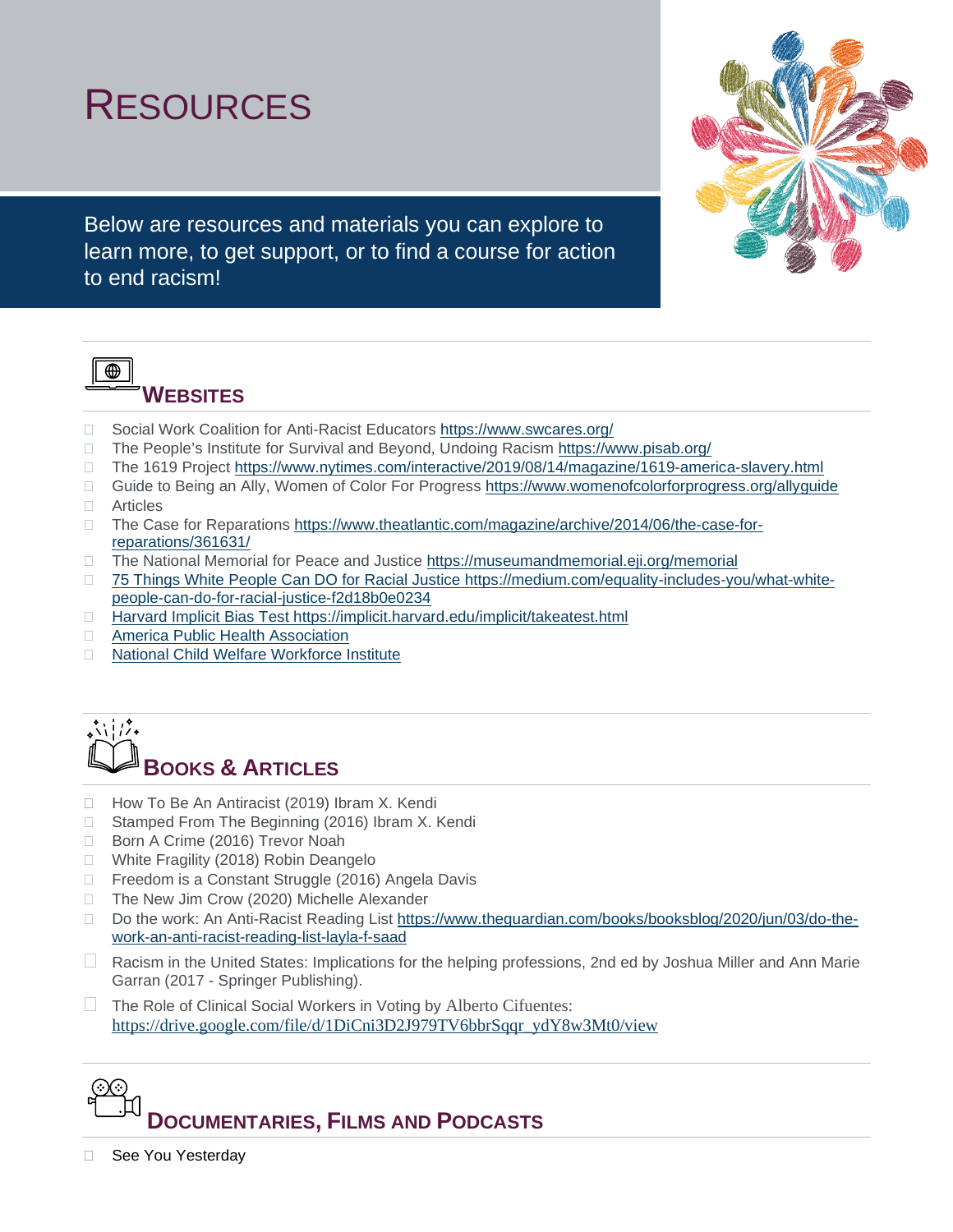- **Just Mercy**
- $\Box$  13<sup>th</sup> Amendment by Ava Duvernay
- □ Movies that tackle racism (kids) [https://www.commonsensemedia.org/blog/black-history-movies-that-tackle](https://www.commonsensemedia.org/blog/black-history-movies-that-tackle-racism)[racism](https://www.commonsensemedia.org/blog/black-history-movies-that-tackle-racism)
- □ 11 Movies that Confront American Racism (adults) [https://www.vox.com/culture/2020/6/2/21276966/antiracist](https://www.vox.com/culture/2020/6/2/21276966/antiracist-movies-streaming-racism)[movies-streaming-racism](https://www.vox.com/culture/2020/6/2/21276966/antiracist-movies-streaming-racism)
- □ "Say Her Name" Podcast: [https://soundcloud.com/intersectionality-matters/21-under-the-blacklight](https://urldefense.proofpoint.com/v2/url?u=https-3A__soundcloud.com_intersectionality-2Dmatters_21-2Dunder-2Dthe-2Dblacklight-2Dtelling-2Dstories-2Dof-2Dstate-2Dviolence-2Dpublic-2Dsilence&d=DwMFAg&c=qKdtBuuu6dQK9MsRUVJ2DPXW6oayO8fu4TfEHS8sGNk&r=NpObdpkxXoB7TQhVgiNGUg&m=gJz0Pc4eC-iZnPcT3H5VSyGlfjeji5plANZ8fKPqGbU&s=NKUIM-BcfxQ-3MbAdSlfTFJ-ai2R1hfdQwWz8pINPDk&e=)[telling-stories-of-state-violence-public-silence.](https://urldefense.proofpoint.com/v2/url?u=https-3A__soundcloud.com_intersectionality-2Dmatters_21-2Dunder-2Dthe-2Dblacklight-2Dtelling-2Dstories-2Dof-2Dstate-2Dviolence-2Dpublic-2Dsilence&d=DwMFAg&c=qKdtBuuu6dQK9MsRUVJ2DPXW6oayO8fu4TfEHS8sGNk&r=NpObdpkxXoB7TQhVgiNGUg&m=gJz0Pc4eC-iZnPcT3H5VSyGlfjeji5plANZ8fKPqGbU&s=NKUIM-BcfxQ-3MbAdSlfTFJ-ai2R1hfdQwWz8pINPDk&e=)
- □ Sounds Like Hate Podcast: <https://soundslikehate.org/>
- □ Voting Webinar (October 20 with Alberto Cifuentes): [https://mymedia.ou.edu/media/Voting+Webinar/1\\_76jhgcxd](https://mymedia.ou.edu/media/Voting+Webinar/1_76jhgcxd)

#### / S/ **SUPPORT**

- Black Lives Matter Meditations<http://drcandicenicole.com/2016/07/black-lives-matter-meditation/>
- □ NAIM African American Mental Health [https://www.nami.org/Support-Education/Diverse-Communities/African-](https://www.nami.org/Support-Education/Diverse-Communities/African-American-Mental-Health)[American-Mental-Health](https://www.nami.org/Support-Education/Diverse-Communities/African-American-Mental-Health)
- □ Proactively Coping With Racism [https://www.psychologytoday.com/us/blog/culturally](https://www.psychologytoday.com/us/blog/culturally-speaking/201607/proactively-coping-racism)[speaking/201607/proactively-coping-racism](https://www.psychologytoday.com/us/blog/culturally-speaking/201607/proactively-coping-racism)
- □ How to talk to Kids about Racism [https://www.readbrightly.com/how-to-talk-to-kids-about-race-books-and](https://www.readbrightly.com/how-to-talk-to-kids-about-race-books-and-resources-that-can-help/)[resources-that-can-help/](https://www.readbrightly.com/how-to-talk-to-kids-about-race-books-and-resources-that-can-help/)
- □ NPR Life Kit: How White Parents Can talk to their kids about race <https://www.npr.org/2020/06/03/869071246/how-white-parents-can-talk-to-their-kids-about-race>
- $\Box$  No Reader is to young to start: anti-racist books for all children and teens [https://www.theguardian.com/books/2020/jun/04/no-reader-is-too-young-to-start-anti-racist-books-for-all](https://www.theguardian.com/books/2020/jun/04/no-reader-is-too-young-to-start-anti-racist-books-for-all-children-and-teens)[children-and-teens](https://www.theguardian.com/books/2020/jun/04/no-reader-is-too-young-to-start-anti-racist-books-for-all-children-and-teens)

### $\bigoplus$ **THE JOURNAL FOR SOCIAL ACTION IN COUNSELING AND PSYCHOLOGY**

#### **[Special Issue on Violence Against Individuals and Communities: Reflecting on the Trayvon Martin](https://urldefense.proofpoint.com/v2/url?u=https-3A__nam05.safelinks.protection.outlook.com_-3Furl-3Dhttps-253A-252F-252Fopenjournals.bsu.edu-252Fjsacp-252Fissue-252Fview-252Fjsacp-5F05-5F01-26data-3D02-257C01-257Cmcgjeltema-2540bsu.edu-257Ca7480dd74f8c4102ec1408d812206d8b-257C6fff909f07dc40da9e30fd7549c0f494-257C0-257C0-257C637279277771412014-26sdata-3D296D7DR5bLujx-252B6D39TuT8ftQDUX-252FjQo3LmP9hFCVoc-253D-26reserved-3D0&d=DwMFAg&c=qKdtBuuu6dQK9MsRUVJ2DPXW6oayO8fu4TfEHS8sGNk&r=NpObdpkxXoB7TQhVgiNGUg&m=R9XDZJtg_7jpVRe_gXiououw6NVpgNR3BSWE7wH7ho4&s=lQbB1TlPTGfSf1DXcNrzvA8kce5MRUOOjeoFCpr-3zQ&e=)  [Case.](https://urldefense.proofpoint.com/v2/url?u=https-3A__nam05.safelinks.protection.outlook.com_-3Furl-3Dhttps-253A-252F-252Fopenjournals.bsu.edu-252Fjsacp-252Fissue-252Fview-252Fjsacp-5F05-5F01-26data-3D02-257C01-257Cmcgjeltema-2540bsu.edu-257Ca7480dd74f8c4102ec1408d812206d8b-257C6fff909f07dc40da9e30fd7549c0f494-257C0-257C0-257C637279277771412014-26sdata-3D296D7DR5bLujx-252B6D39TuT8ftQDUX-252FjQo3LmP9hFCVoc-253D-26reserved-3D0&d=DwMFAg&c=qKdtBuuu6dQK9MsRUVJ2DPXW6oayO8fu4TfEHS8sGNk&r=NpObdpkxXoB7TQhVgiNGUg&m=R9XDZJtg_7jpVRe_gXiououw6NVpgNR3BSWE7wH7ho4&s=lQbB1TlPTGfSf1DXcNrzvA8kce5MRUOOjeoFCpr-3zQ&e=)**

[Violence against Individuals and Communities: Reflecting on the Trayvon Martin Case -](https://urldefense.proofpoint.com/v2/url?u=https-3A__nam05.safelinks.protection.outlook.com_-3Furl-3Dhttps-253A-252F-252Fopenjournals.bsu.edu-252Fjsacp-252Farticle-252Fview-252F143-26data-3D02-257C01-257Cmcgjeltema-2540bsu.edu-257Ca7480dd74f8c4102ec1408d812206d8b-257C6fff909f07dc40da9e30fd7549c0f494-257C0-257C0-257C637279277771422003-26sdata-3DWdvjbou9wwTymCoSmCRP06-252FGLDlKMDVtLDLIsRlLAYM-253D-26reserved-3D0&d=DwMFAg&c=qKdtBuuu6dQK9MsRUVJ2DPXW6oayO8fu4TfEHS8sGNk&r=NpObdpkxXoB7TQhVgiNGUg&m=R9XDZJtg_7jpVRe_gXiououw6NVpgNR3BSWE7wH7ho4&s=KBxx6od18_KtcEaBJIRFRcnbdPCbF8Pi1I1ynZjFDrw&e=) An Introduction to

[the Special Issue](https://urldefense.proofpoint.com/v2/url?u=https-3A__nam05.safelinks.protection.outlook.com_-3Furl-3Dhttps-253A-252F-252Fopenjournals.bsu.edu-252Fjsacp-252Farticle-252Fview-252F143-26data-3D02-257C01-257Cmcgjeltema-2540bsu.edu-257Ca7480dd74f8c4102ec1408d812206d8b-257C6fff909f07dc40da9e30fd7549c0f494-257C0-257C0-257C637279277771422003-26sdata-3DWdvjbou9wwTymCoSmCRP06-252FGLDlKMDVtLDLIsRlLAYM-253D-26reserved-3D0&d=DwMFAg&c=qKdtBuuu6dQK9MsRUVJ2DPXW6oayO8fu4TfEHS8sGNk&r=NpObdpkxXoB7TQhVgiNGUg&m=R9XDZJtg_7jpVRe_gXiououw6NVpgNR3BSWE7wH7ho4&s=KBxx6od18_KtcEaBJIRFRcnbdPCbF8Pi1I1ynZjFDrw&e=) *Rebecca L. Toporek* 

[PDF Direct Link](https://urldefense.proofpoint.com/v2/url?u=https-3A__openjournals.bsu.edu_jsacp_article_view_143_125&d=DwMFAg&c=qKdtBuuu6dQK9MsRUVJ2DPXW6oayO8fu4TfEHS8sGNk&r=NpObdpkxXoB7TQhVgiNGUg&m=R9XDZJtg_7jpVRe_gXiououw6NVpgNR3BSWE7wH7ho4&s=TbeO1yPoGyFIILKnBm5sP_d5J7WKFLckmVJBUIVNtsc&e=)

[Using the Science of Psychology to Target Perpetrators of Racism and Race-Based Discrimination for](https://urldefense.proofpoint.com/v2/url?u=https-3A__nam05.safelinks.protection.outlook.com_-3Furl-3Dhttps-253A-252F-252Fopenjournals.bsu.edu-252Fjsacp-252Farticle-252Fview-252F145-26data-3D02-257C01-257Cmcgjeltema-2540bsu.edu-257Ca7480dd74f8c4102ec1408d812206d8b-257C6fff909f07dc40da9e30fd7549c0f494-257C0-257C0-257C637279277771422003-26sdata-3Dd61gHvkvjQ-252FBdS8GC2O9qSfPP-252FY0A9qqnc9S-252Fms6-252FJo-253D-26reserved-3D0&d=DwMFAg&c=qKdtBuuu6dQK9MsRUVJ2DPXW6oayO8fu4TfEHS8sGNk&r=NpObdpkxXoB7TQhVgiNGUg&m=R9XDZJtg_7jpVRe_gXiououw6NVpgNR3BSWE7wH7ho4&s=ywy6hGuzOzOiRRmBdu0OymetPBDng7qQr3U2Uzq-m9Y&e=)  [Intervention Efforts: Preventing Another Trayvon Martin Tragedy](https://urldefense.proofpoint.com/v2/url?u=https-3A__nam05.safelinks.protection.outlook.com_-3Furl-3Dhttps-253A-252F-252Fopenjournals.bsu.edu-252Fjsacp-252Farticle-252Fview-252F145-26data-3D02-257C01-257Cmcgjeltema-2540bsu.edu-257Ca7480dd74f8c4102ec1408d812206d8b-257C6fff909f07dc40da9e30fd7549c0f494-257C0-257C0-257C637279277771422003-26sdata-3Dd61gHvkvjQ-252FBdS8GC2O9qSfPP-252FY0A9qqnc9S-252Fms6-252FJo-253D-26reserved-3D0&d=DwMFAg&c=qKdtBuuu6dQK9MsRUVJ2DPXW6oayO8fu4TfEHS8sGNk&r=NpObdpkxXoB7TQhVgiNGUg&m=R9XDZJtg_7jpVRe_gXiououw6NVpgNR3BSWE7wH7ho4&s=ywy6hGuzOzOiRRmBdu0OymetPBDng7qQr3U2Uzq-m9Y&e=) *Vickie M. Mays, Denise Johnson, Courtney N.* 

*Coles, Denise Gellene, Susan D. Cochran* 

[PDF Direct Link](https://urldefense.proofpoint.com/v2/url?u=https-3A__openjournals.bsu.edu_jsacp_article_view_145_127&d=DwMFAg&c=qKdtBuuu6dQK9MsRUVJ2DPXW6oayO8fu4TfEHS8sGNk&r=NpObdpkxXoB7TQhVgiNGUg&m=R9XDZJtg_7jpVRe_gXiououw6NVpgNR3BSWE7wH7ho4&s=OcO6fPaWHg4xJWYt2beuRt8y5V81ugJNIVQCnWDe5qw&e=)